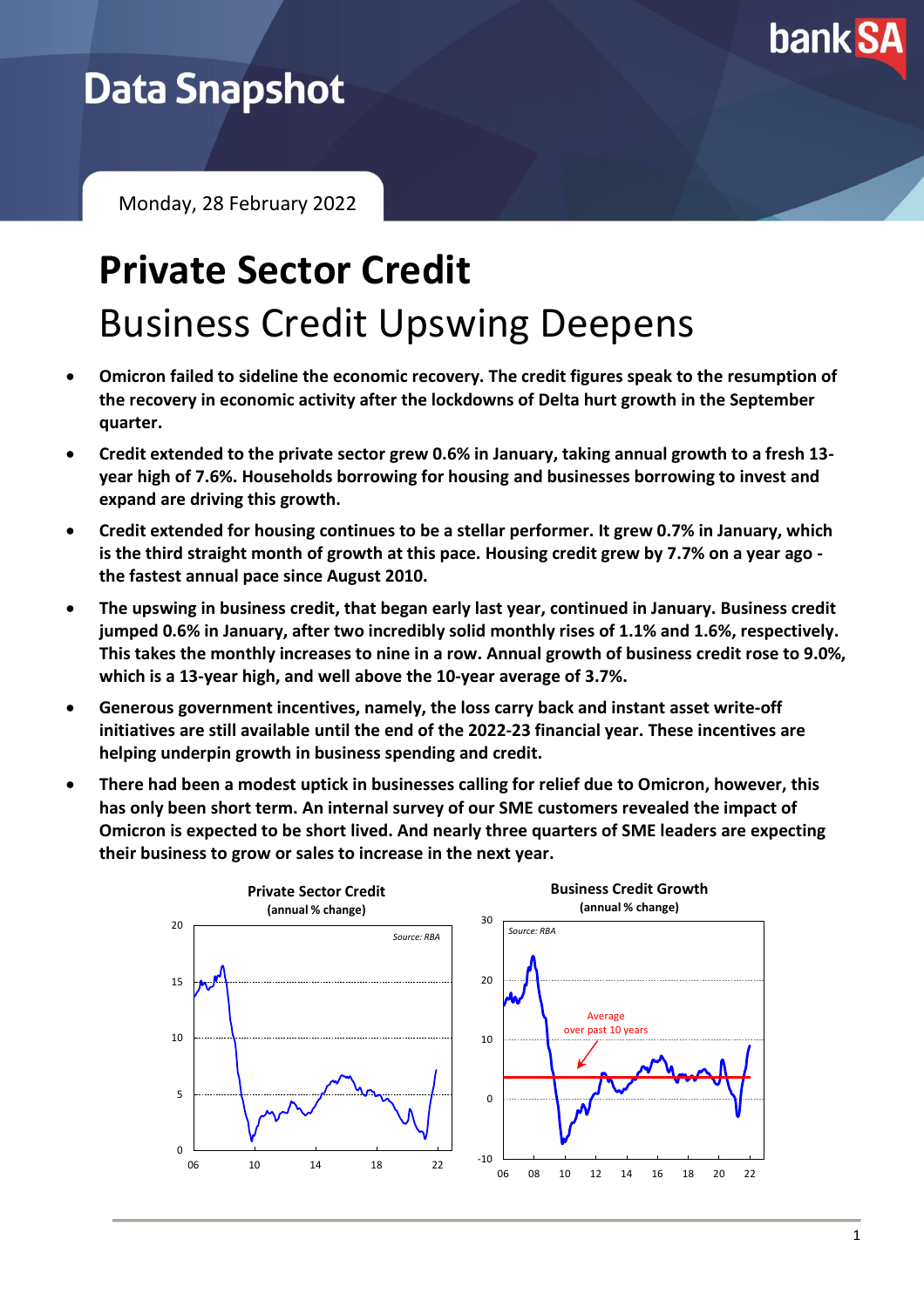Omicron failed to sideline the economic recovery. The credit figures speak to the resumption of the recovery in economic activity after the lockdowns of Delta hurt growth in the September quarter. Credit extended to the private sector grew 0.6% in January, taking annual growth to a fresh 13-year high of 7.6%. Households borrowing for housing and businesses borrowing to invest and expand are driving this growth.

#### **Housing**

Credit extended for housing continues to be a stellar performer. It grew 0.7% in January, which is the third straight month of growth at this pace. It's a pace that is firmer than the 2021 average. On a year ago, housing credit grew by 7.7% - the fastest annual pace since August 2010.

Housing credit continues to grow strongly despite worsening affordability pressures. This follows significant increases in housing prices over 2021 and increases in fixed mortgage lending rates across lenders. Credit growth for owner occupiers continues to outpace investors. Owner-occupier credit rose 0.8% in January, versus 0.4% for investors.

#### **Business**

Meanwhile, the upswing in business credit, that began early last year, continued in January. Business credit jumped 0.6% in January, after two incredibly solid rises of 1.1% and 1.6%, respectively, over December and November. This takes the monthly increases to nine in a row.

Annual growth of business credit rose to 9.0% in January, which is a 13-year high, and well above the 10-year average of 3.7%.

Generous government incentives, namely, the loss carry back and instant asset write-off initiatives are still available until the end of the 2022-23 financial year. These incentives are helping underpin growth in business spending and credit.

A recent internal survey of a large number of our SME customers revealed that a high share of SME leaders (72%) are optimistic about the current business environment. Such findings are consistent with the improvement underway in confidence as Omicron has peaked. It's also consistent with a resumption in the economic recovery.

Customer liaison suggested there has been a modest uptick in businesses calling for relief due to Omicron, however, this has only been short term. Indeed, the same internal survey revealed the impact of Omicron is expected to be short lived; the average SME leader anticipates their business will recover from Omicron in just over 5 months. And nearly three quarters of SME leaders are expecting their business to grow (72%) or sales to increase (72%) in the next year.

### **Other personal**

Other personal credit, which includes credit cards and personal loans, bucked the trend. This category slid 0.6% in January, resuming the renewed decline that began in December.

### **Outlook**

We expect the expansion in credit growth to continue in coming months, underpinned by a resumption of the economic recovery, low rates, falling unemployment and generous government incentives. However, we expect the Reserve Bank to start a rate-hike cycle in August. Geopolitical tensions have also added to uncertainty. The major concerns for Australian businesses remain labour shortages, global supply-chain disruptions and mounting inflationary pressures.

> **Besa Deda, Chief Economist** Ph: 0404 844 817